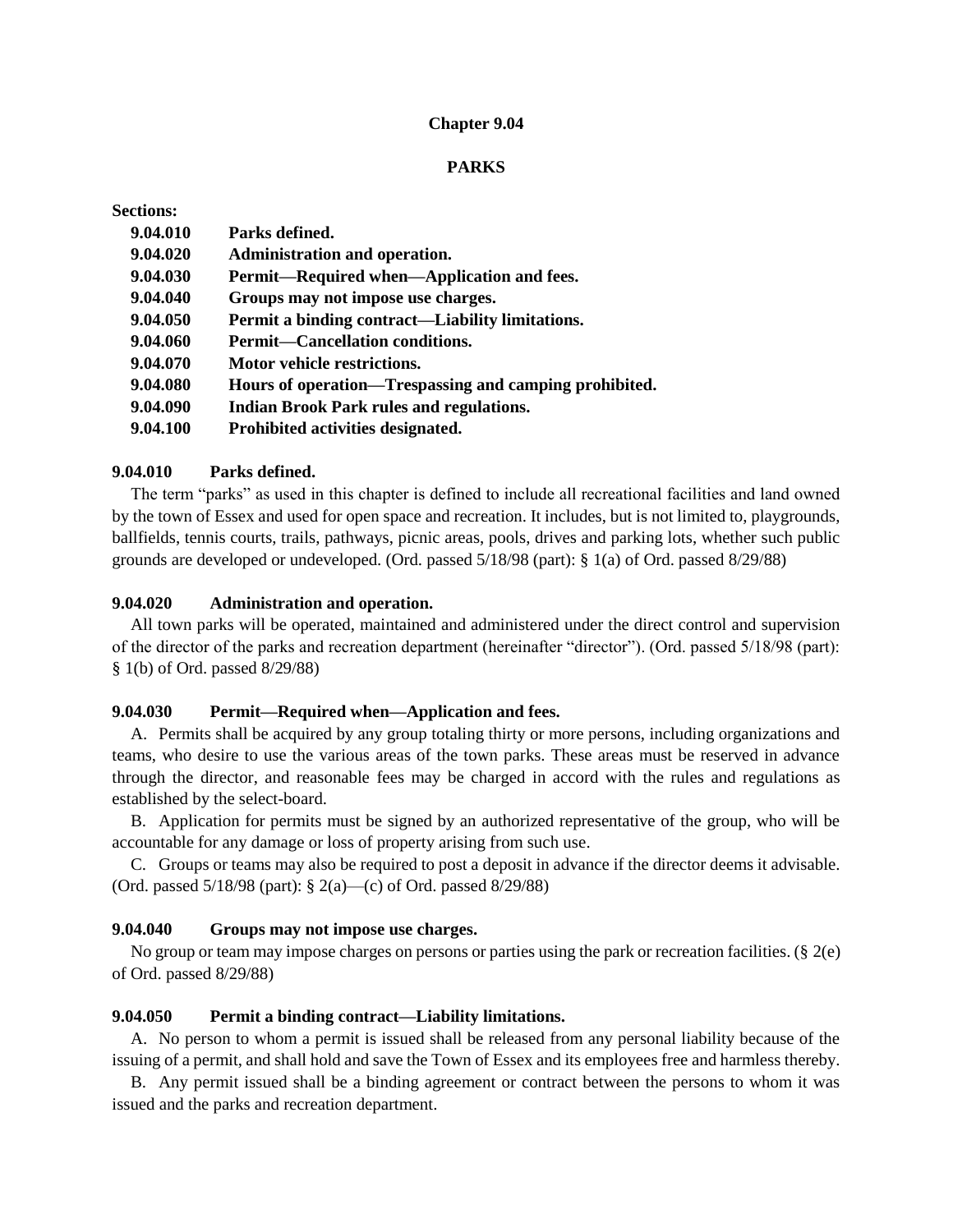C. Whenever such permit is revoked for cause, no part of the fee paid therefor shall be returned. (Ord. passed 5/18/98 (part): § 7(b) of Ord. passed 8/29/88)

# **9.04.060 Permit—Cancellation conditions.**

Permits may be canceled by the director or town manager if the intent of the permit is violated or if the permit holders/users violate any of the park rules and regulations. (Ord. passed 5/18/98 (part): § 2(d) of Ord. passed 8/29/88)

# **9.04.070 Motor vehicle restrictions.**

A. All state statutes regulating motor vehicle operation shall be applicable within the confines of any park.

B. The director may allow vehicles in prohibited areas for special events occurring in such areas.

C. Posted handicapped parking areas are so designed for use only by vehicles with handicapped registration or other appropriate identification.

D. Parking is allowed only in designated areas or as directed by town personnel. Violators may be towed at the owner's expense.

E. The maximum motor vehicle speed within any park shall be fifteen miles per hour. (Ord. passed 5/18/98 (part): § 4 of Ord. passed 8/29/88)

### **9.04.080 Hours of operation—Trespassing and camping prohibited.**

A. All parks and recreation areas shall be closed and off limits between nine p.m. and seven a.m. unless a permit for other hours is obtained in advance from the parks and recreation department. Trespassing signs shall be posted at each park in accordance with state statutes.

B. Motorized vehicles of any type are allowed only within the areas provided for public parking. No vehicle shall be parked in any public park between nine p.m. and seven a.m. and may be towed away at the owner's expense.

C. No camping shall be allowed within park boundaries except as provided in subsection B of Section 9.08.010. (Ord. passed 5/18/98 (part): § 5 of Ord. passed 8/29/88)

# **9.04.090 Indian Brook Park rules and regulations.**

These subsections are covered in various sections of Chapter 9.08, Indian Brook Park. (Ord. passed 5/18/98 (part): § 6 of Ord. passed 8/29/88)

# **9.04.100 Prohibited activities designated.**

A. No alcoholic beverages or other controlled substances shall be permitted within park boundaries.

B. No glass bottles shall be permitted within park boundaries.

C. No unruly person will be permitted to remain within the parks, and no person shall disturb the peace, endanger the public safety, use obscene or profane language, or prevent the use of the park by others.

D. No products of any kind may be sold within park boundaries without a special permit secured in advance.

E. No area of any park may be roped off without prior approval from the director.

F. Posting bills without permission of the director, cutting, peeling, defacing, writing upon, destroying or damaging any building, sign, tree, plant, rock or other natural or manmade structure or object is prohibited.

G. No plant may be uprooted or cut without a written permit from the director.